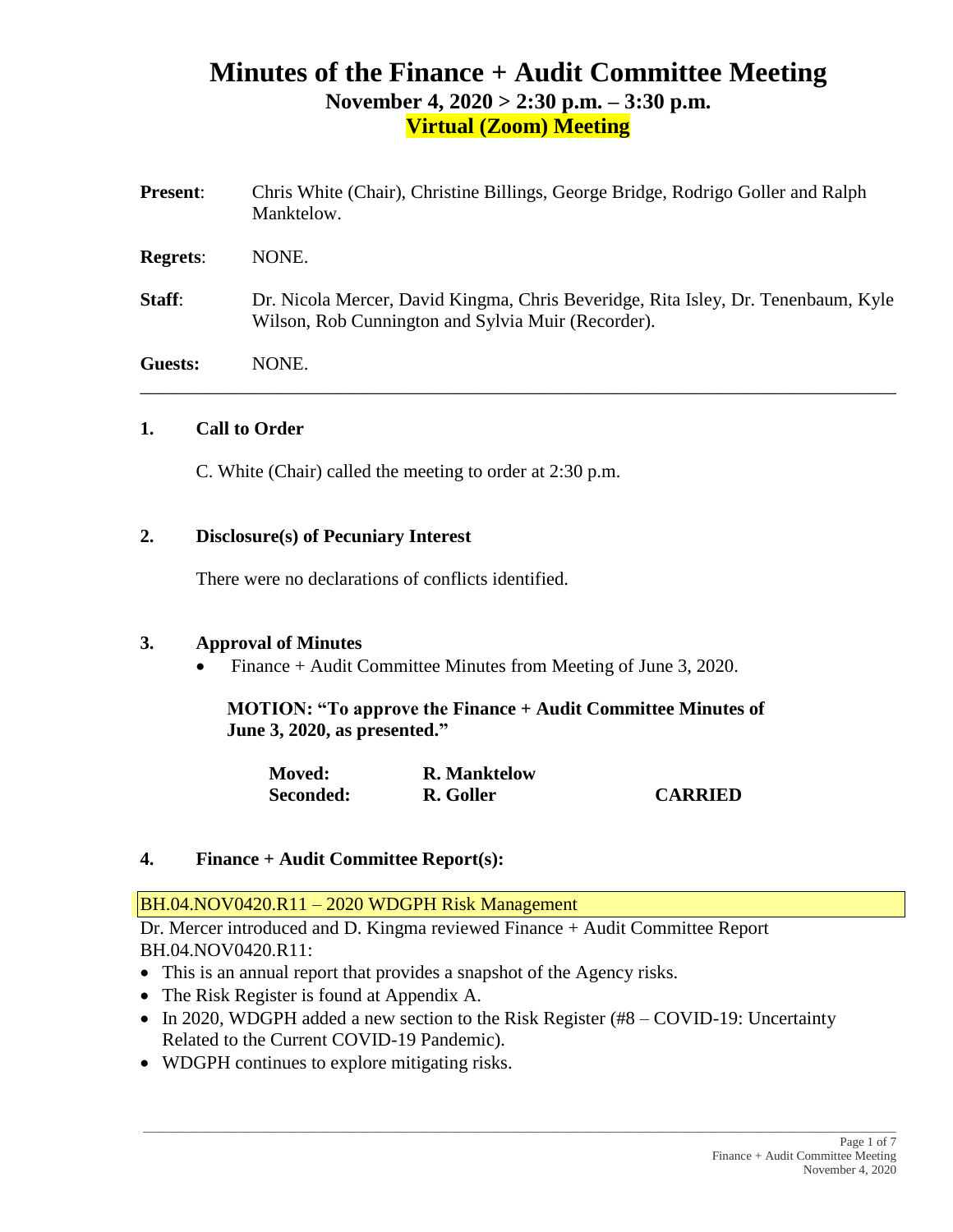**(a) MOTION: "That the Finance + Audit Committee makes recommendation to the Board of Health to receive Finance + Audit Committee Report BH.04.NOV0420.R11 – 2020 WDGPH Risk Management, as presented, for information."**

| <b>Moved:</b> | R. Goller           |                |
|---------------|---------------------|----------------|
| Seconded:     | <b>R.</b> Manktelow | <b>CARRIED</b> |

BH.04.NOV0420.R12 – 2020 Second Quarter Financials

Dr. Mercer introduced and advised that Finance + Audit Committee Report BH.04.NOV0420.R12 is now quite out-of-date and the Committee agreed to approve the Second and Third Quarter Financials, together, after the review of the Third Quarter Financials.

BH.04.NOV0420.R13 – 2020 Third Quarter Financials

D. Kingma introduced and R. Cunnington reviewed Finance + Audit Committee Report BH.04.NOV0420.R13:

- This Report provides a financial snapshot of the first 9 months of 2020.
- Appendix 1 shows a modest positive variance as at September 2020.
- WDGPH is projecting a balanced budget at the end of the year with the reimbursement for COVID-19 pandemic costs from the Ministry.

**(a) MOTION: "That the Finance + Audit Committee makes recommendation to the Board of Health to receive Finance + Audit Committee Report BH.04.NOV0420.R12 – 2020 Second Quarter Financials, as presented, for information."**

| <b>Moved:</b> | C. Billings |                |
|---------------|-------------|----------------|
| Seconded:     | R. Goller   | <b>CARRIED</b> |

**(a) MOTION: "That the Finance + Audit Committee makes recommendation to the Board of Health to receive Finance + Audit Committee Report BH.04.NOV0420.R13 – 2020 Third Quarter Financials, as presented, for information."**

| <b>Moved:</b> | C. Billings |                |
|---------------|-------------|----------------|
| Seconded:     | R. Goller   | <b>CARRIED</b> |

D. Kingma commenced his Presentation/Overview of 2021 Draft Budget:

BH.04.NOV0420.R14 – 2021 Draft Budget

D. Kingma introduced and R. Cunnington reviewed Finance + Audit Committee Report BH.04.NOV0420.R14:

• Funding structure (Guelph/Wellington/Dufferin/Ministry). Approximately 90% of our total Agency budget is comprised of cost-shared programs (programs are jointly funded between the Ministry and the Municipalities) and the remainder is 100% Ministry-funded programs.

\_\_\_\_\_\_\_\_\_\_\_\_\_\_\_\_\_\_\_\_\_\_\_\_\_\_\_\_\_\_\_\_\_\_\_\_\_\_\_\_\_\_\_\_\_\_\_\_\_\_\_\_\_\_\_\_\_\_\_\_\_\_\_\_\_\_\_\_\_\_\_\_\_\_\_\_\_\_\_\_\_\_\_\_\_\_\_\_\_\_\_\_\_\_\_\_\_\_\_\_\_\_\_\_\_\_\_\_\_\_\_\_\_\_\_\_\_\_\_\_\_

• This years' budget continues to be devoted to the COVID-19 pandemic.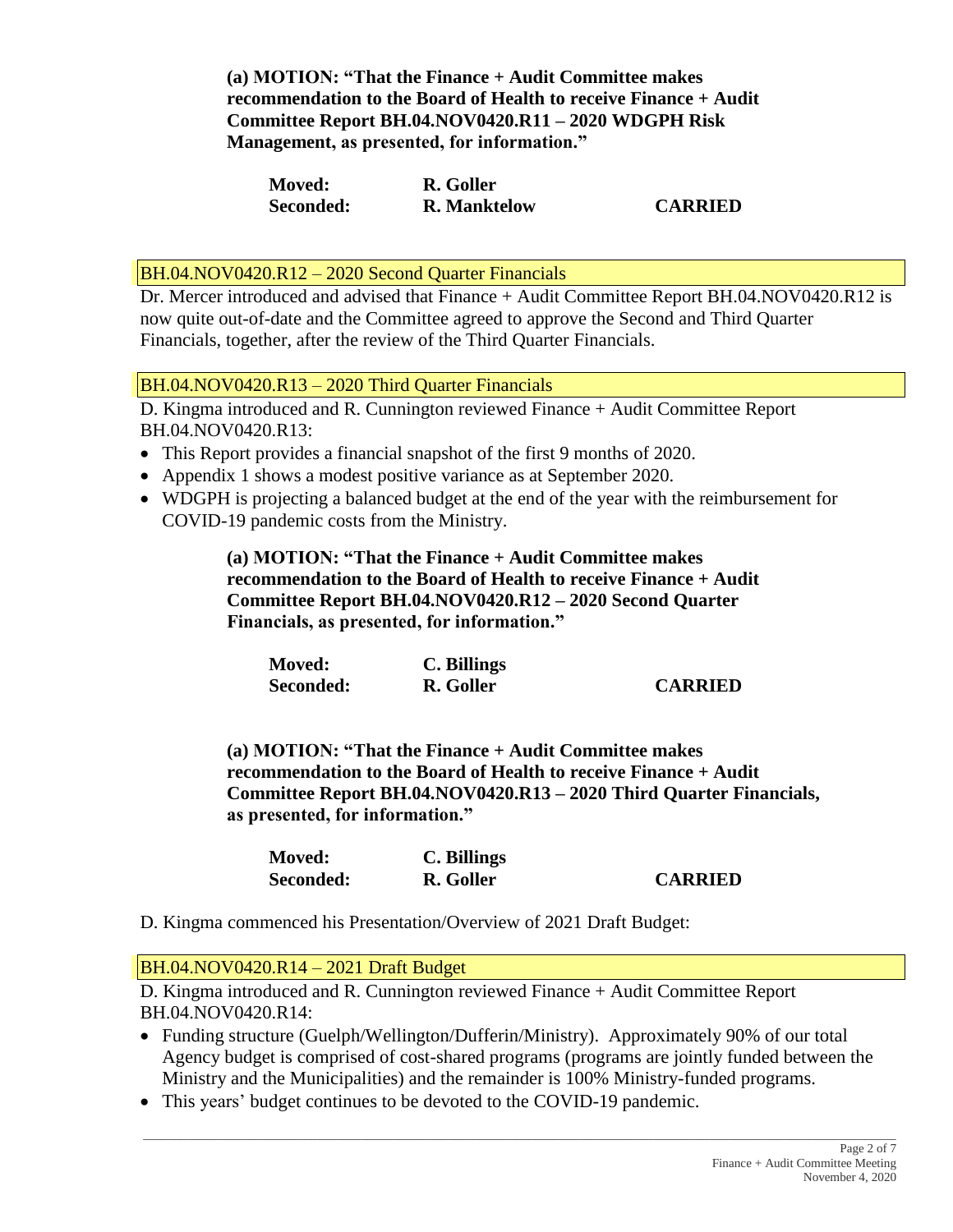- It is the expectation of WDGPH, that the Agency will need to absorb a portion of our COVID-19 related expenses.
- WDGPH is projecting a balanced budget for 2020.
- D. Kingma reviewed Appendix 4 BOH Notes for 2021 Draft Budget, in detail.
- One-Time Grants to be submitted in February 2021.
- WDGPH"s insurance broker is predicting a 10% increase in industry-wide insurance premiums in 2021. Lengthy discussion took place around this proposed increase.

The Committee provided direction to the WDGPH Staff to invite Mosey and Mosey to the next Finance + Audit Committee meeting, in March 2021, to provide a presentation on the Agency insurance increases.

Prior to making any Motions for this Report, Committee agreed to go into Closed Session to review Closed Session BH.04.NOV0420.R15 – 2021 Salary Costs, below at #5.

# **5. Closed Session**

• Closed Session Finance + Audit Committee Report BH.04.NOV0420.R15 – 2021 Salary Costs [labour relations or employee negotiations].

(3:11)

# **MOTION: "To move into Closed Session to review Closed Session Finance + Audit Committee Report BH.04.NOV0420.R15 – 2021 Salary Costs** [labour relations or employee negotiations]**."**

| <b>Moved:</b> | R. Goller    |                |
|---------------|--------------|----------------|
| Seconded:     | G. Gardhouse | <b>CARRIED</b> |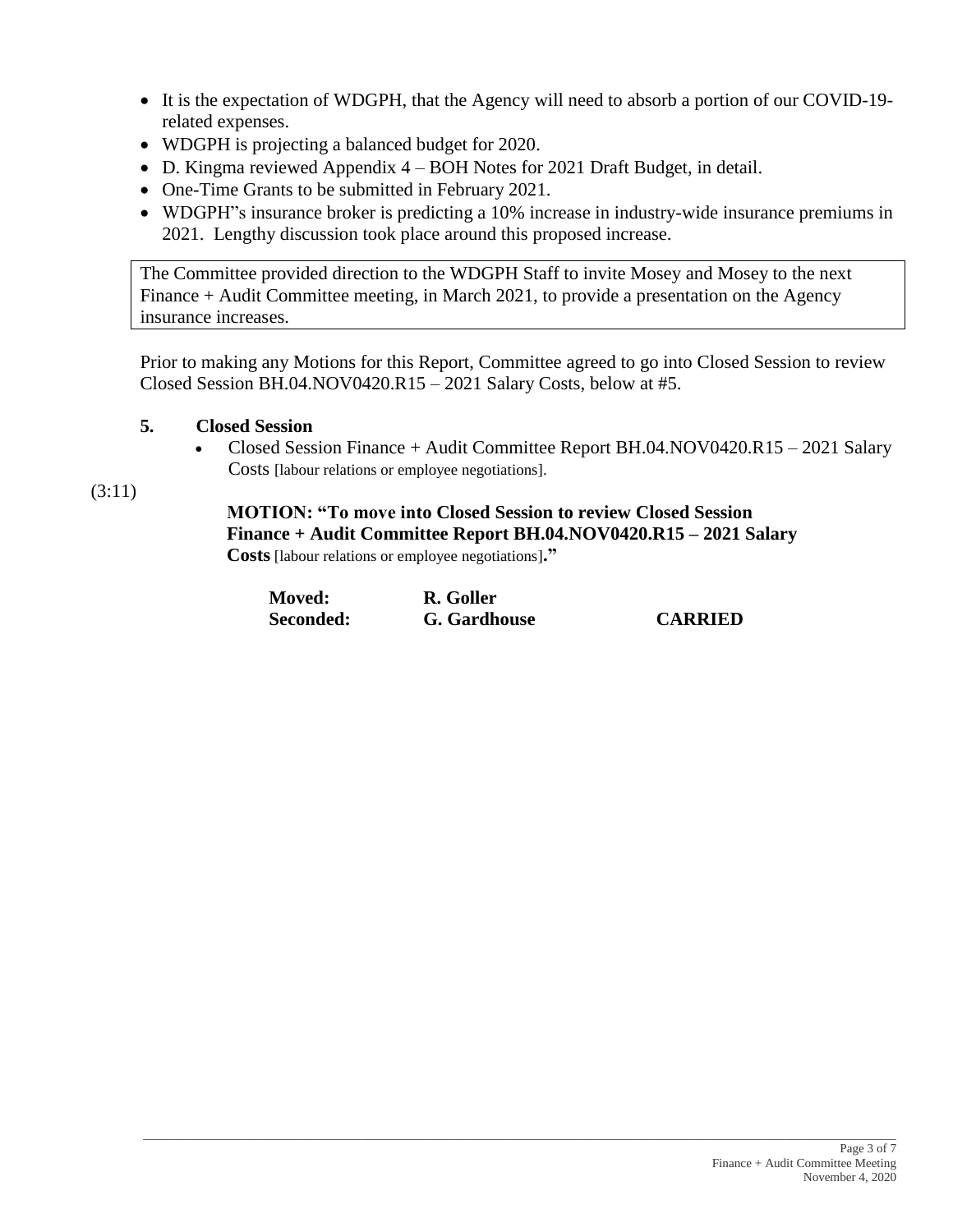# **Finance + Audit Committee Meeting November 4, 2020 > 2:30 p.m. – 3:30 p.m. Virtual (Zoom) Meeting**

# **CLOSED SESSION**

| <b>Present:</b> | Chris White (Chair), Christine Billings, George Bridge, Rodrigo Goller and Ralph<br>Manktelow.                                          |
|-----------------|-----------------------------------------------------------------------------------------------------------------------------------------|
| <b>Regrets:</b> | NONE.                                                                                                                                   |
| <b>Staff:</b>   | Dr. Nicola Mercer, David Kingma, Chris Beveridge, Rita Isley, Dr. Tenenbaum, Kyle<br>Wilson, Rob Cunnington and Sylvia Muir (Recorder). |
| Guest(s):       | NONE.                                                                                                                                   |

\_\_\_\_\_\_\_\_\_\_\_\_\_\_\_\_\_\_\_\_\_\_\_\_\_\_\_\_\_\_\_\_\_\_\_\_\_\_\_\_\_\_\_\_\_\_\_\_\_\_\_\_\_\_\_\_\_\_\_\_\_\_\_\_\_\_\_\_\_\_\_\_\_\_\_\_\_\_\_\_\_

# **CLOSED SESSION MINUTES TO BE PROVIDED UNDER SEPARATE COVER.**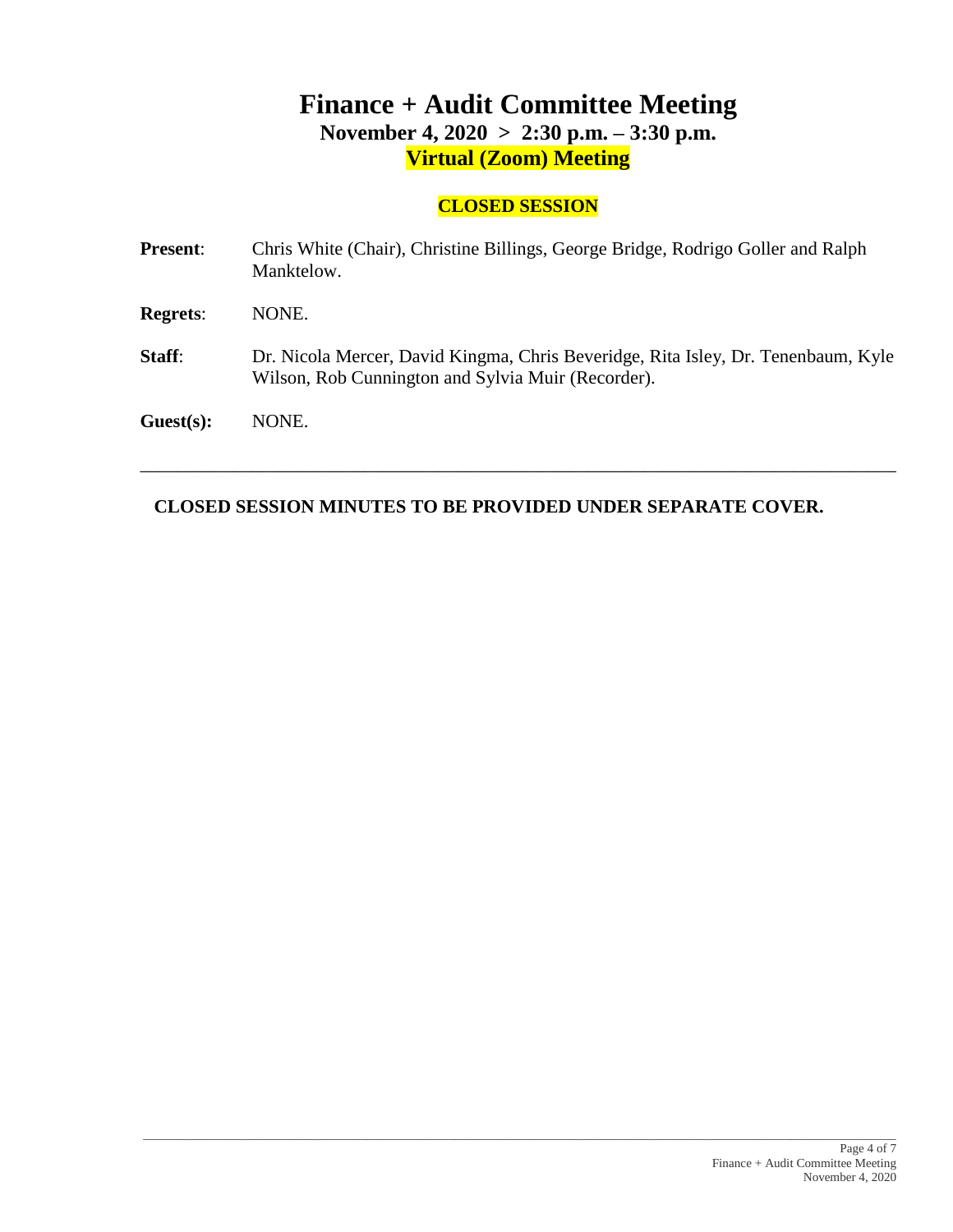# **CLOSED SESSION MINUTES TO BE PROVIDED UNDER SEPARATE COVER.**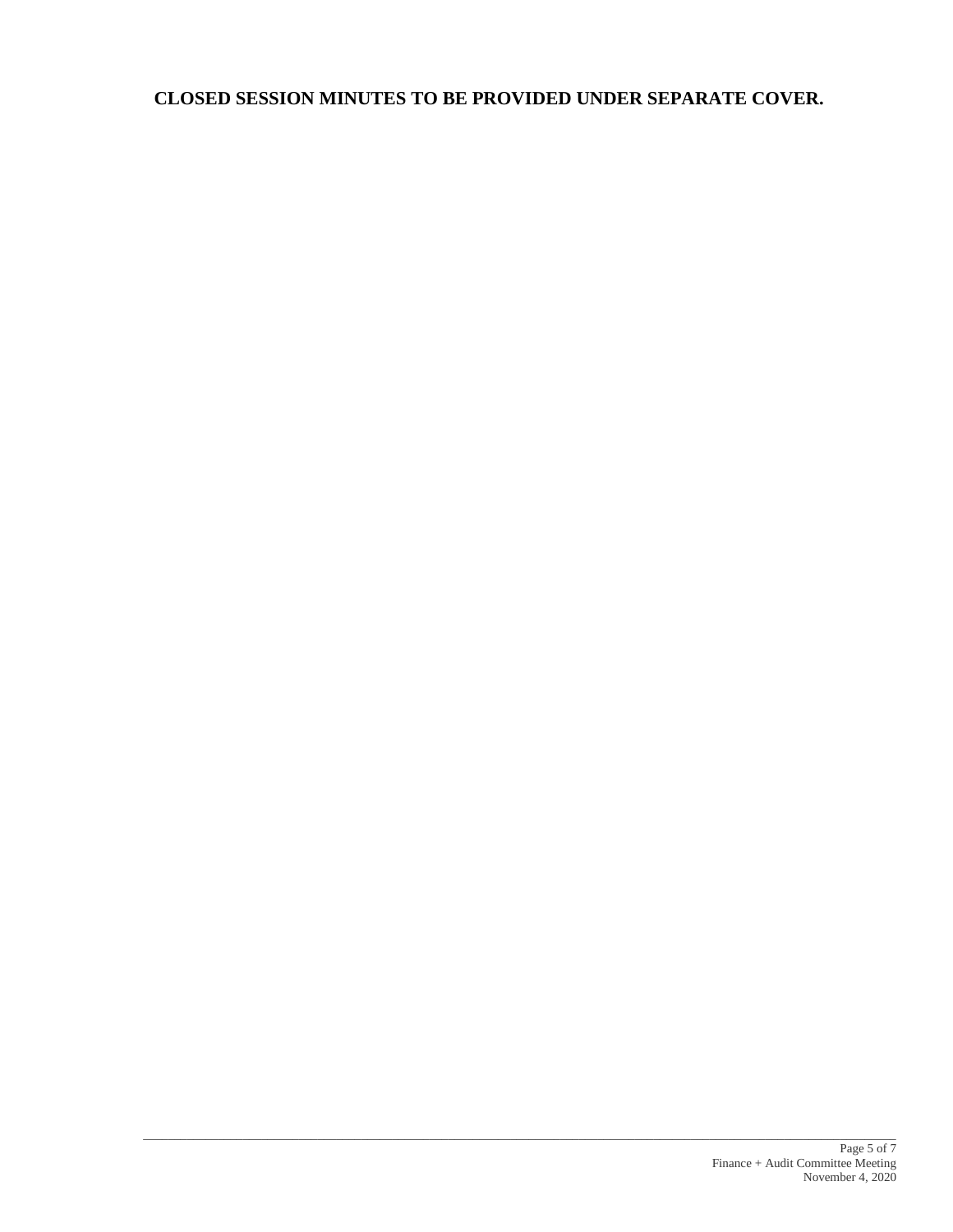**MOTION: "To Ratify the Closed Session Decisions of the November 4, 2020 Finance + Audit Committee meeting."**

| <b>Moved:</b> | G. Bridge           |                |
|---------------|---------------------|----------------|
| Seconded:     | <b>R.</b> Manktelow | <b>CARRIED</b> |

#### BH.04.NOV0420.R14 – 2021 Draft Budget

**(a) MOTION: "That the Finance + Audit Committee makes recommendation to the Board of Health to receive Finance + Audit Committee Report BH.04.NOV0420.R14 – 2021 Draft Budget, as presented, for information."**

| <b>Moved:</b> | <b>R.</b> Manktelow |                |
|---------------|---------------------|----------------|
| Seconded:     | R. Goller           | <b>CARRIED</b> |

**(b) MOTION: "That the Finance + Audit Committee makes recommendation to the Board of Health to approve the 2021 Draft Budget, as presented in Finance + Audit Committee Report BH.04.NOV0420.R14 – 2021 Draft Budget."**

| <b>Moved:</b> | <b>R.</b> Manktelow |                |
|---------------|---------------------|----------------|
| Seconded:     | R. Goller           | <b>CARRIED</b> |

#### *Motion(s) brought forward from Closed Session:* CLOSED SESSION BH.04.NOV0420.R14 – 2021 Salary Costs

**(a) MOTION: "That the Finance + Audit Committee makes recommendation to the Board of Health to receive Closed Session Finance + Audit Committee Report BH.04.NOV0420.R15 – 2021 Salary Costs, as presented, for information."**

| <b>Moved:</b> | R. Goller |                |
|---------------|-----------|----------------|
| Seconded:     | G. Bridge | <b>CARRIED</b> |

**(b) MOTION: "That the Finance + Audit Committee makes recommendation to the Board of Health to approve the 2021 proposed Salary Increase, as presented in Closed Session Finance + Audit Committee Report BH.04.NOV0420.R15 – 2021 Salary Costs."**

| <b>Moved:</b> | R. Goller |                |
|---------------|-----------|----------------|
| Seconded:     | G. Bridge | <b>CARRIED</b> |

- **6. Next Meeting:**
	- No further meetings scheduled in 2020.